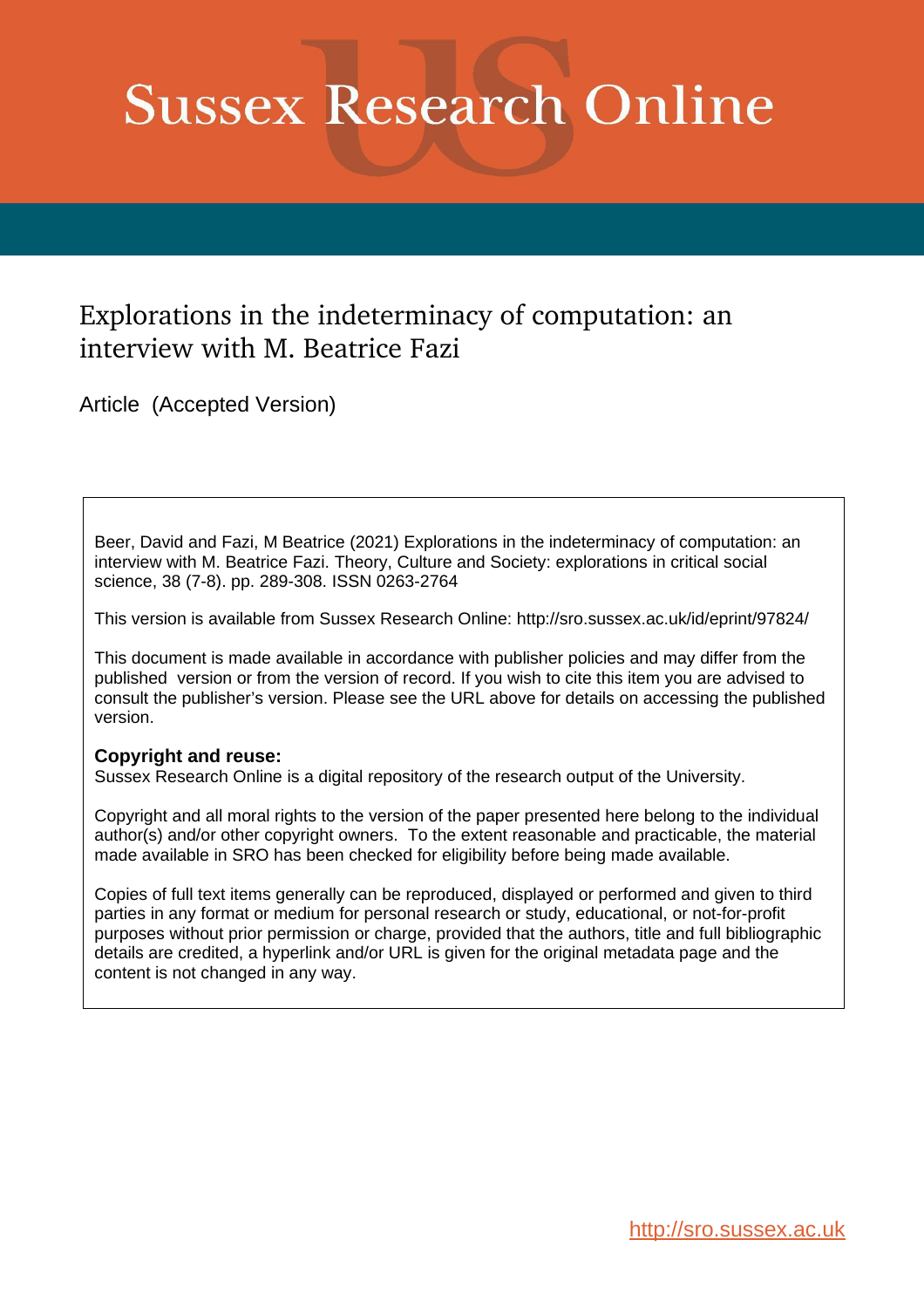This article has been accepted for publication in *Theory, Culture & Society* (SAGE).

If quoting, please refer to the published version.

Official URL: https://doi.org/10.1177/0263276420957054

### **Explorations in the Indeterminacy of Computation: An Interview with M. Beatrice Fazi**

David Beer and M. Beatrice Fazi

#### **Abstract**

This interview with M. Beatrice Fazi explores in detail her work on computation. Focusing in particular upon her recent publications, it covers the themes of contingency and indeterminacy. The questions explore Fazi's perspectives on computational aesthetics, abstraction and experience. Through an interrogation of the conceptual insights that Fazi's recent work offers, the interview outlines an agenda for future work in the philosophy of computation and sets forward a series of conceptual policies for seeing the digital, software and data in a fresh light.

#### **Keywords**

abstraction, aesthetics, computation, indeterminacy, media theory

M. Beatrice Fazi has recently published a wide-ranging and penetrating philosophy of computing. The book *Contingent Computation: Abstraction, Experience, and Indeterminacy in Computational Aesthetics* (Rowman & Littlefield International, 2018) explores indeterminacy in computing and how it can be theorised. The book aims to break with common conceptions of computer technologies and replace these with perspectives that capture the contingency present within these systems. This interview explores some of the key themes from the book and examines the central arguments that Fazi's text develops. Thinking of computation beyond the digital, it provides a series of conceptual angles into a range of features of computation.

*David Beer*: It seems that your book seeks to unsettle some of the dominant ideas about computation. From the outset you bring in the concepts of indeterminacy and contingency. Perhaps you could start by explaining why you bring in these concepts and what you are using them to do in framing your argument.

*M. Beatrice Fazi*: The book offers a philosophical study of computation, which I address as a method of organising reality through logico-quantitative means. The systematisations of computation are generally considered to be simple reductions that capture the complexity of the world. From this perspective, computation is assumed to merely appropriate reality; in consequence, there is said to be no novelty in computation, but only the repetition of the preprogrammed. *Contingent Computation* challenges that view. I propose that computation is not a mere epistemic reduction. By engaging with the formal, logico-quantitative and axiomatic character of computing, I argue that computational processes are dynamic and generative because they have the potential to actualise themselves.

You are right to say that the book wants to unsettle dominant ideas about computational technologies. I introduce the expression 'metacomputation' to describe the enduring belief that rational calculation can a priori represent and explain reality. I address this metacomputational view by considering the long-standing philosophical pursuit of a *mathesis universalis*, i.e. a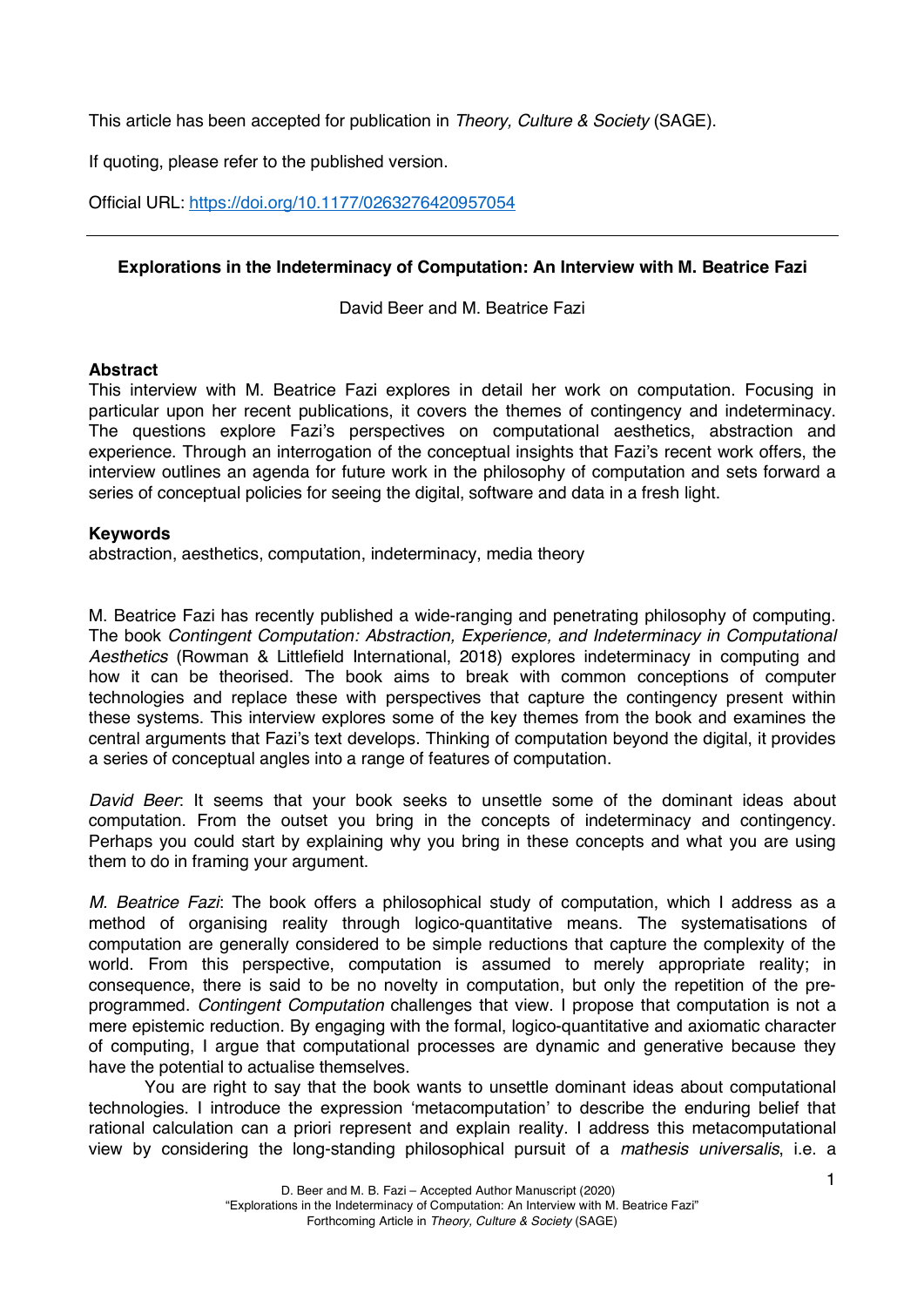universal science of reasoning. I stress the isomorphism between this ancient quest and modern attempts to automate thought, originally proposed by mathematical logic and now instantiated in computing machines. Post-industrial informational economies and societies that push for enlarging the domain of what can be quantified, calculated and hence commodified, or cognitive science's computationalist theories that equate minds and computers – these are just some of the ways in which metacomputation operates today. If 'software is eating the world', as it is often commented, this feast is arranged with the metacomputational confidence that deductive calculation can encompass and account for all that can be thought of and acted upon. It should be noted, however, that calls to resist such metacomputational 'enframing' (to use a well-known Heideggerian term) are equally based on the assumption that to compute is to reduce or approximate a reality that extends much further than what can be formally rendered. This is true within philosophy: let us consider, for instance, philosophical oppositions to the automation of sensation and thought, which stress the extra-calculatory idiosyncrasies of both feeling and thinking. However, this is an assumption that is shared by science too whenever it works to circumvent formalism's limitations by making computational systems more akin to the many variabilities of life, culture and nature. So, whether the technocultural project of metacomputation is endorsed or rejected, there seems to be a bilateral consensus on an equation that understands computing as an instrumental reduction of life's complexity through the use of finite algorithmic determinism.

With *Contingent Computation*, I wanted to move beyond this metacomputational understanding of computing: I addressed computation beyond the instrumental, representational and cognitivist purposes that have been assigned to it. While wanting to supersede metacomputation, however, I also challenged traditional critiques of it, insofar as these accept that computation is what the metacomputational project made it to be. My main philosophical concern was demonstrating that computation's processing should be understood not as a matrix of total determinism but in terms of discrete processes of self-determination. I argued that computation is a process of determining indeterminacy. This indeterminacy is logical, quantitative and internal to computational processing. It is the indeterminacy that is inscribed into the formal and mathematical definition of an algorithmic procedure and that, as such, does not have to simulate the indeterminacies of life or lived experience. *Contingent Computation* then offers an alternative to metacomputation not by discarding the logico-quantitative character of computing. On the contrary, the book engages with computational axiomatics through a novel philosophical reading of the ontological significance of computability theory's foundational papers (specifically, those of Kurt Gödel and Alan Turing). While the metacomputational view implies that computational systems compose a pattern of 'closed' logical necessity, the book philosophically mobilises Gödel's theorisation of the incompleteness of axiomatic systems and Turing's notion of incomputability to argue that this pattern is in fact 'open' to contingency qua indeterminacy. Incompleteness and incomputability show that indeterminacy pertains to the formal too. In this sense, they reveal to us computation's own contingency. This proposed conceptualisation of contingency in computation provides a new perspective from which to engage with the calculative infrastructure that underpins 21st-century society, while reworking the ways in which it is also possible to challenge that infrastructure.

DB: To explore this, you focus on three areas across the book: aesthetics, abstraction and experience. Could you explain a little more about how these three work together, and why you felt it necessary to supplement the exploration of aesthetics, which is a central focal point in your book, with discussions of both abstraction and experience? Also, am I right that you place aesthetics as central to your analysis of computation?

*MBF*: Yes, an explicitly philosophical understanding of aesthetics is central to the analysis of computation that the book proposes, and this investigation of aesthetics is a thread throughout the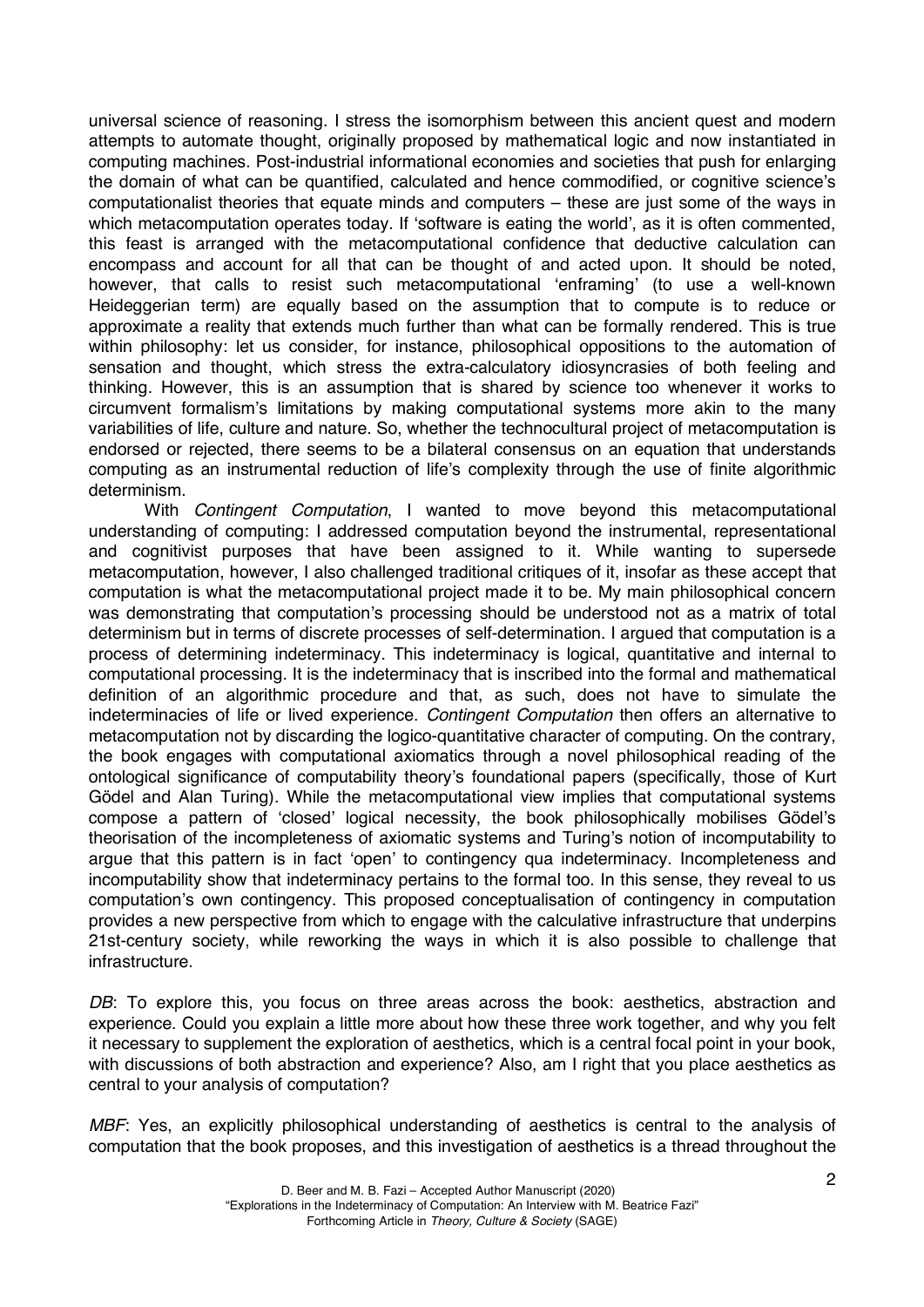book that also allows me to achieve other speculative goals. *Contingent Computation* responds to some of the theoretical challenges that contemporary debates in and on digital aesthetics are confronted with. In my work, I often talk of these challenges in terms of an impasse: that between the qualitative features that belong to the perceptual, sensuous receptivity that aesthetics cares for, and the quantitative modes of formal and logical organisation that computing instead relies on. This is an impasse that I describe as a deadlock between the continuity of sensation and of lived experience, on the one hand, and the discreteness of digital technologies, on the other.

In order to overcome this impasse, a reconceptualisation of aesthetics in computation is necessary. This reconceptualisation must be contextualised vis-à-vis current debates in digital culture that interpret aesthetics not in terms of a theory of art, but in a manner that is closer to the etymological roots of the word, which lie in the ancient Greek *aisthesis*. To put it simply, aisthesis is a theory of sensory knowledge. 20th-century philosophy has developed the prospect of that sensory knowledge by stressing an affinity between aesthetics and ontology. That aesthetics concerns ontology and ontology concerns aesthetics is something I also argue for. More specifically, I draw on Gilles Deleuze's proposal for an aesthetic ontology. Deleuze's proposition is original in the history of thought, insofar as it constructs aesthetic investigations as openly metaphysical inquiries into the possibility of the new. Aesthetics, in this sense, concerns creation. Since I wished to demonstrate the possibility of ontological production in computation, my guiding question for *Contingent Computation* has thus been: if we want to address computation according to this ontological understanding of aesthetics, what should we be doing?

The book engages with this question by reworking the relation between aisthesis and logos in computational systems. I do not deny the importance of sensation (and of related notions such as matter and embodiment) for digital culture and digital aesthetics. However, I insist that sensibility is not enough. Insofar as digital technologies employ strategies of formal abstraction, digital computation has a relation with the intelligible (i.e. what is apprehensible only through forms of abstractive activity). This relationship is formal, extensive, informational, and does not directly resemble an energetic, intensive plane of affects. An aesthetics of the digital must be able to speak of the materialities of computing while also accounting for such formalised and formalising relations with the intelligible. The book then stresses the limits of what I call an 'aisthesis of the digital' in attending to this formal, abstractive and logical dimension. Largely, these are also the limits of Deleuze-inspired engagements with digitality, which I address by considering the 'affective turn' in media studies. I insist on stressing why, for Deleuze, a 'digital aisthesis' would be a contradiction in terms. Positions that look at digitality through a Deleuzian lens want to construct said digital aisthesis, but they bypass a fundamental aspect of Deleuze's critique of computational logos. Deleuze's antagonism towards computers must be understood vis-à-vis his argument for the ontological superiority of sensation over formalisation. Implicitly or explicitly, what the affective turn in media studies ends up doing is endorsing such an ontological superiority of the analogue. This endorsement is inherent to affect theory's tendency to transduce the quantitative into the qualitative, or the extensive into the intensive. Ultimately, an aisthesis of the digital engulfs logos by 'virtualising' it. In my view, however, it is a mistake to virtualise the ontology of digital computation in this way.

Focusing on abstraction and experience is central to my study of the relation between sensibility and intelligibility in computation, and to my effort to mend the fracture between aisthesis and logos in digital culture. According to an aisthetic perspective on computational aesthetics (which can be seen to correspond to the affective turn in media studies but that is also maintained by some phenomenological approaches), aesthetics concerns ontological indeterminacy, for ontological indeterminacy is what brings about the new. Aesthetics, as creation, concerns the rapport between determination and indetermination. Yet indeterminacy, according to an affective view, cannot be grasped or rendered by techno-informational mediations; rather it can only be lived through sensation, and via the immanence of thought to the latter. According to this view,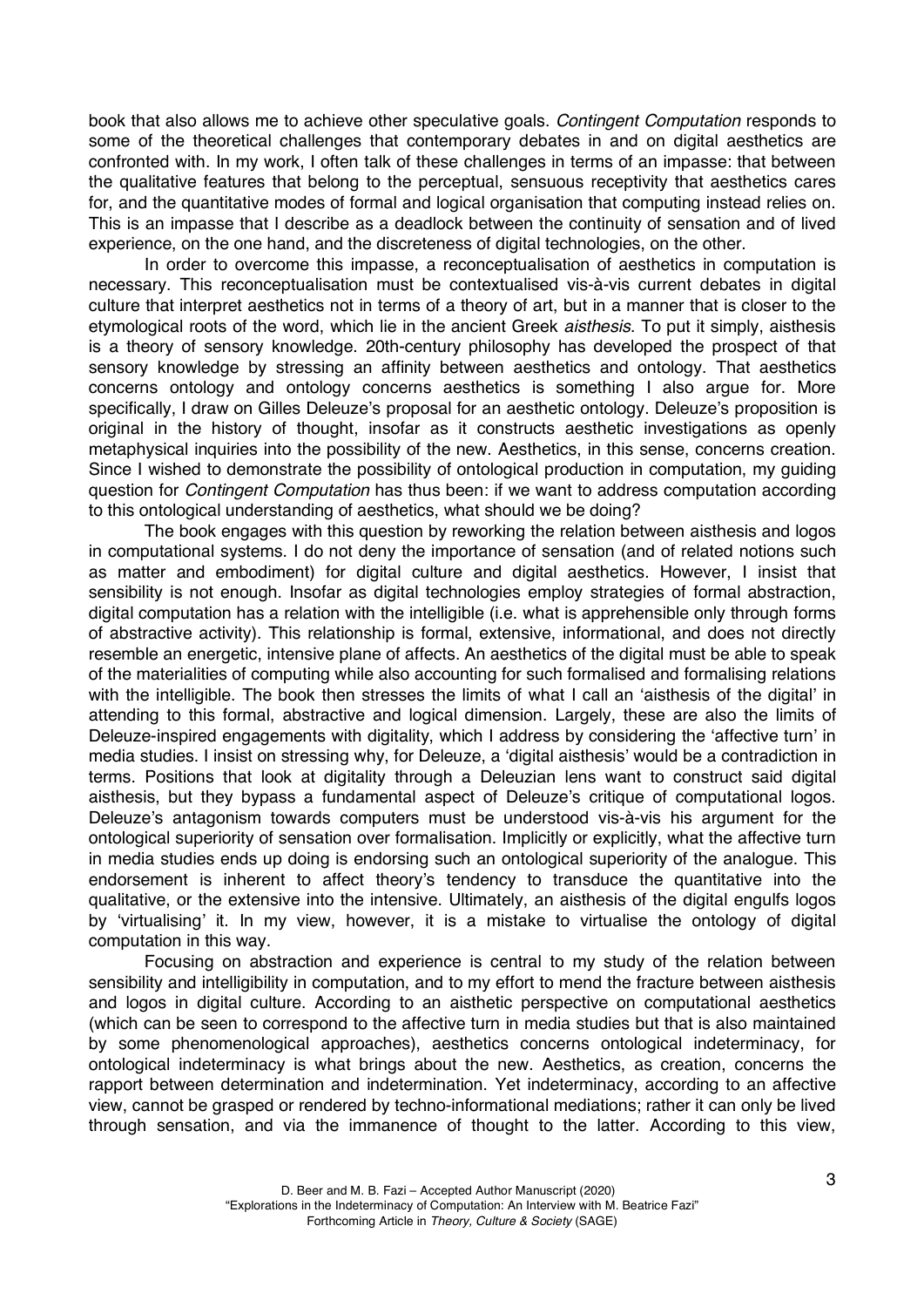indeterminacy is thus abstract because it is beyond any possible technological capture of the generative approximations and uncertainties of the living and the lived.

Elaborating this onto-aesthetic relation between abstraction and indeterminacy in computing is a crucial step in my investigation of computational aesthetics. According to an affective approach, abstract indeterminacy can only be felt: this is the indeterminacy of Deleuze's virtual. In my work, however, I resist such a virtualisation of computation because virtualising the digital involves sidestepping the logico-quantitative specificity of computational systems. I thus engage with abstraction and indeterminacy in a different manner. I consider how formal, logical, quantitative abstraction (and not the Deleuzian virtual abstract) is fundamental to what the computational is and does. In other words, I reconceptualise and reassess precisely the instrumental techno-enframing of abstractive formalisation, which has been traditionally the object of much philosophical critique. Formal abstraction in computing does not dislocate and deterritorialise but orders and organises, and it does so through what I call 'formalisation-asdiscretisation'. 20th-century formalisations of the informal notion of computation have made abstractive discretisation a specific method of calculation. Resolving the fracture between aisthesis and logos involves recuperating this discretisation and placing it at the core of the aesthetic investigation of digital technologies.

The relevance of notions of experience for the kind of onto-aesthetic study of computation that I propose is directly connected to this issue. Drawing again on Deleuze, I take aesthetics to pertain to the conditions of real experience. However, since I am looking at the aesthetic legitimacy of computation's calculative operations (something that, it is worth repeating, Deleuze would never have considered as aesthetic), I advance a related conceptualisation of computation's own experience. In other words, not the experience of a user or programmer, and not the experiential grounds of culture, society, art. Instead, in the book I investigate the possibility for computation to hold a level of experienceability that is specific to its logico-quantitative character. In this sense, one of the central speculative operations that I carry out involves looking at how computation's abstractive discretisations might construct the experience of computation (i.e. computation's own experience) beyond or before the possibility of an associated milieu between not only machines and humans, but also between ontologies of the mechanical on the one hand, and ontologies of the lived, on the other.

*DB*: The different conceptual angles that you point at raise questions about empiricism. Can you explain how you have built an empiricism that is able to account for hard-to-capture things like indeterminacy – or that is able to encapsulate the very different aspects of aesthetics and experience? Also, what do you mean by the term 'computational empiricism'?

*MBF*: Empiricism ties knowledge to experience. In my view, that is something to which it is difficult to object. However, it is crucial to assess what one takes experience to be, and define what one wants empiricism to do. My empiricism (like all empiricisms) is bound to the way in which experience is approached and understood. I consider experience not in terms of a collection of sensory contents or a stream of phenomenal data. I also take seriously Kantian questions about the categories of experience and the search for its conditions of possibility, together with the way in which post-Kantian philosophy has elaborated these questions and this search. You are right to say that the empiricism that I had to build is one that would be able to account for the different aspects of aesthetics and experience that I consider in the book. I needed an empiricism that could address computation's operations of abstractive discretisation in their logico-quantitative specificity; that is, an empiricism that could engage with the formalisms of computing. Obviously, computation is a reality in the world; I object, however, to a sense-data-centred mode of empirical enquiry that overlooks computation's conceptual capacity. Or, to put this in the terms that I used earlier, computation's relation with intelligibility. The empiricism that I built had to be able to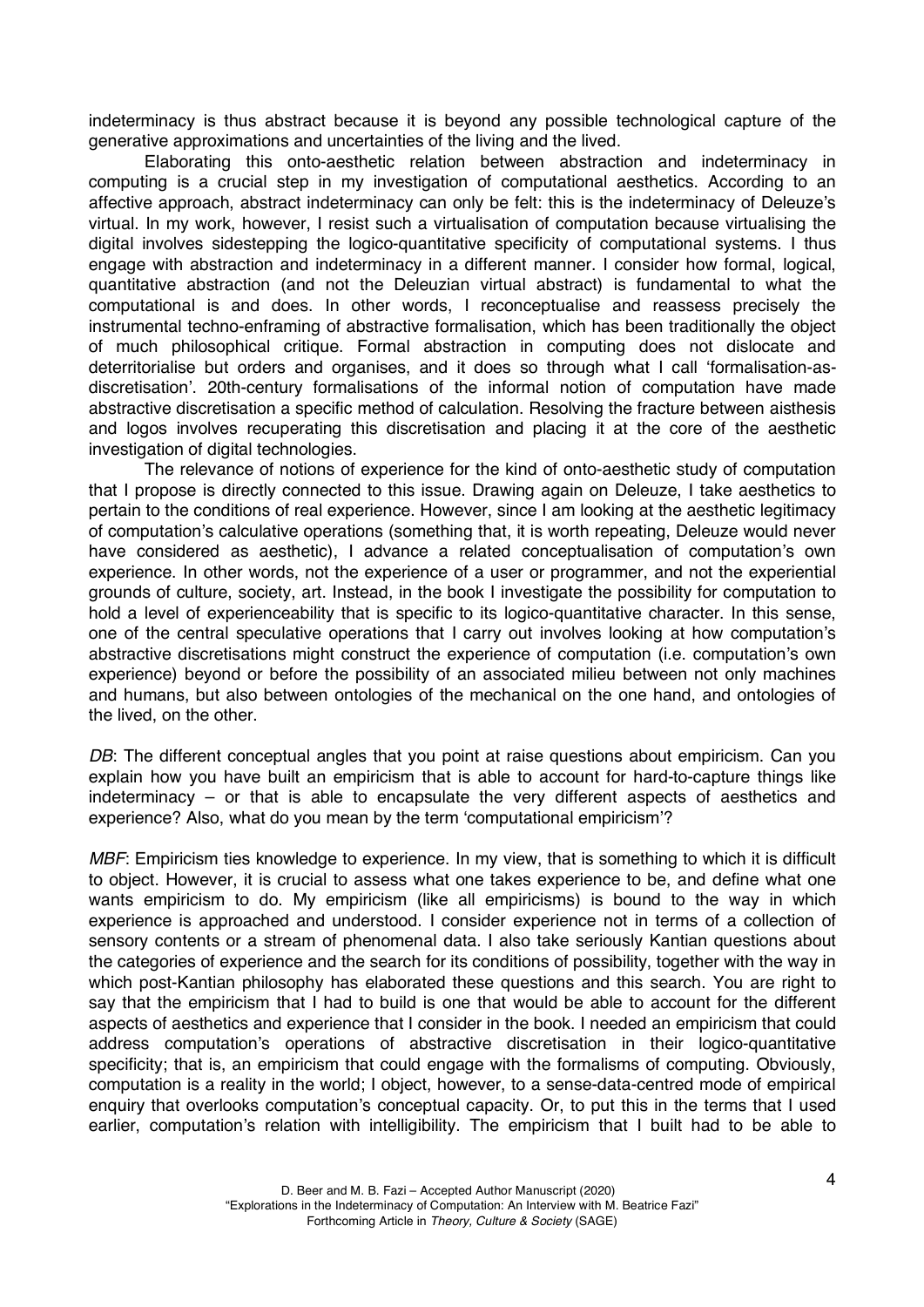account for the formal indeterminacy of computation vis-à-vis computation's capacity for abstraction (and hence, discretisation).

Although he is critical of sense-data empiricism, in this respect too Deleuze (and his 'transcendental empiricism') could bring me only so far when assessing computational systems. This is still because of the way in which indeterminacy, in his philosophy, hinges on the immanence of thought and sensation. I thus turned to the 'radical empiricism' of Alfred North Whitehead. While many have stressed the affinities between Whitehead and Deleuze, I underlined the philosophical differences between them, and showed how the onto-aesthetics of Whitehead can be used to 'radicalise' that of Deleuze. Perhaps it will not come as a surprise, at this point in our conversation, that this operation concerns the relation between abstraction and experience. In Deleuze, abstraction (as a method of generalisation and simplification) is understood as an ontoepistemic capture that obstructs and burdens experience because it separates thinking from the intensive indeterminacy of feeling. In Whitehead, by contrast, abstraction is a method of construction that organises past actualities and idealities, since these are both fundamental to what experience is. Deleuze's and Whitehead's different views on abstraction reveal one of the core disparities between the two philosophers: for Deleuze, to experience is to move away from determination; for Whitehead, to experience is to move towards it. Both Deleuze's transcendental empiricism and Whitehead's radical empiricism propose an understanding of experience that does not limit the latter to the psychological and intentional domains of human experiencing, yet the key point to consider here is that the conditions of experience are dissimilar in Deleuze's and Whitehead's respective philosophies. For Deleuze, the differential relations in intensity expressed through virtual sensation endow reality with its transcendental conditions. Whitehead instead described very actual operations of determination that constitute what experience is. This Whiteheadian approach to the conditions of experience is more suited to develop my hypothesis that computation might be said to experience in its own terms, namely via quantitative processes that are the actual – and yet formal – operations of computation itself.

The empiricism that I propose thus detaches experience from both the early-modern empiricism of the senses and the transcendental empiricism of virtual sensation. My conceptualisation of computation's own experience, moreover, differs greatly from what I call 'computational empiricism'. I propose this expression to denote a technoscientific view on computational systems that makes these systems as close as possible to an empirical reality. As a way of exemplifying this attitude, I focus on computational techniques that are said to be 'unconventional', 'natural' and 'non-classical' because of the non-standard reworkings of the determinism of computing that they offer. These techniques propose alternative understandings of the computing machine, which however still assume a quite orthodox equivalence between computation and onto-epistemic reduction. Because traditional computing is understood to be limited and limiting in dealing with the many empirical variabilities that are external to their preprogramming, what are looked for are opportunities for that pre-programming to deviate from predetermination, and thus to be more dynamic or more complex, just as nature and life are. Genetic algorithms and evolutionary computation are good examples of such changing grounds for computing, and so are the biologically-inspired views that inform many present feats in AI, and which also underpin the current interactive paradigm epitomised by Alexa, Siri and the Internet of Things more broadly.

In *Contingent Computation*, I take David Hume as the philosophical frame of reference for computational empiricism, insofar as these computing practices recall the associationism between abstraction and experience (and the externality between thought and sense-data) that he promoted. In order to problematise computational empiricism, I consider Whitehead's critique of Hume and of the 'sensationalist principle' of early-modern empiricism. I tackle computational empiricism's comparable reduction of experience to sense experience, together with its elaboration of change as accidental variability. On top of that critique, however, and in order to open up a novel commitment to empiricism in and for the philosophical study computation, I also divorce the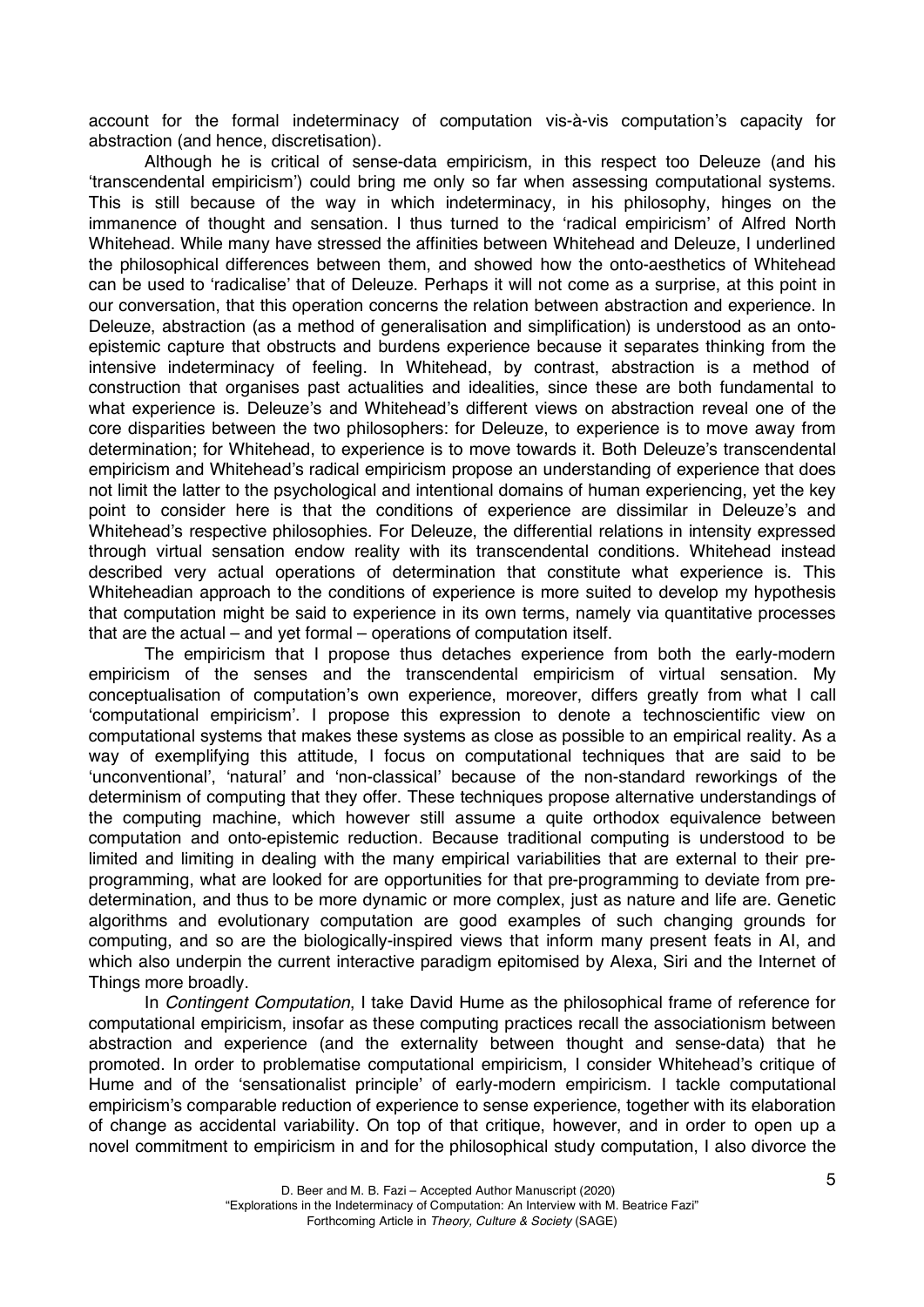concept of the contingent from that of the empirical. I do not reject the evidence that computational systems might include, and also be modelled upon, the empirical mutability of the real world, and through interactive and situated operations, these computational systems might calculate better, faster and stronger. We are witness to this every day, no matter whether these operations are Google searches on a smartphone or quantum calculations in a state-of-the-art research lab. Equally, I recognise that it is possible to develop a successful theoretical approach that would look at the implementations, performances and applications of algorithmics into codes and programmes, and to how these instances are contingently embedded within culture and society. Many of these approaches have or are being developed, for instance, in the fields of software studies and science and technology studies (STS). While these positions usefully stress computation's existence in its situated environmental complexity, with *Contingent Computation* I open another road towards the experience of the computational. I needed an empiricism that could speak of the contingency of computation in its logico-formal character, before turning to the chance events, glitches and accidents of its implementations, or to the computational simulations of the empirical world with the consequent replications and appropriations of the mutability of such empirical world's behaviours.

*DB*: Self-actualisation is another concept that takes on a crucial role in your analysis. You talk about using aesthetic investigation in order to 'uncover computation's potential for selfactualisation'. I was wondering how computation can be part of self-actualisation and what the potential politics are for forms of actualisation that are computed?

*MBF*: I understand computation as 'in act' and actual. I am keen to stress this, for such a claim qualifies my position in relation to the many forms of idealism and materialism that are possible when considering digital technology. In the book, I talk of 'computational actual occasions'. This is an expression that I adapt from Whitehead's definition of an actual event. Whitehead died in 1947. In his work, there is no account of computing machines. Nonetheless, his cosmology of quantitative events and discrete processes of abstraction is remarkably relevant to describe the digital ontologically. Central to Whitehead's cosmology are what he called 'actual occasions'. An actual occasion is an atomic occurrence; it is an episode, an event, something that happens in, but also extends through, space and time. An actual occasion is a unit of reality that begins and ends. Most importantly, an actual occasion is a process of self-determination that is ingressed by indeterminacy. This self-determination corresponds to the occasion's self-actualisation, carried out both at the level of the sensible and at the level of the intelligible. An actual occasion involves both physical and conceptual operations, conveying distinct yet related ontological determinations. Significantly, these operations are aesthetic insofar as they are 'prehensions': actuality's grasping, seizing or holding of other actualities (in 'physical prehensions'), as well as of idealities (in 'conceptual prehensions').

By considering computational processes in terms of actual occasions, I assign to them the same self-actualising capacity and prehensive character. I propose that 'computational actual occasions' determine themselves via the physical manipulation of data (in other words, by physically prehending other computational actualities), but also because they address logically – and not affectively or strictly empirically – their own logical indeterminacy. By drawing on Whitehead's ontological schema, I have thus developed a theoretical framework that allows me to extend the aesthetic investigation of computation from the sensible to the intelligible and to understand these two dimensions as related and yet not immanent to each other. Via this computational aesthetics at two levels, I can focus on the generative potential of the logicoquantitative operations of computational systems. Here is then the relevance of the notion of selfactualisation for the aesthetic investigation of computation: in addition to aesthetics concerning creation (as I already mentioned), I understand creation and creativity precisely in the ontological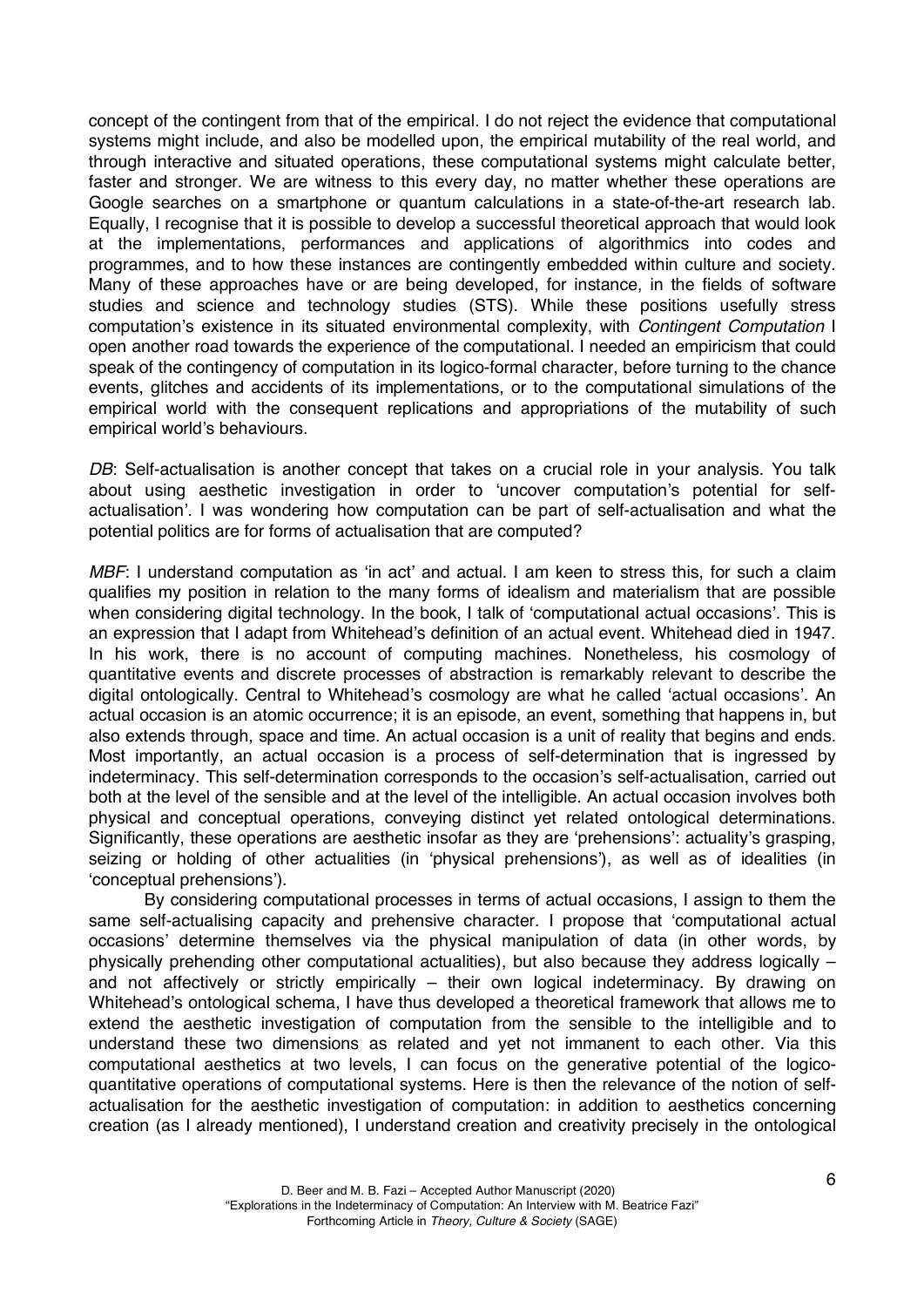terms of self-determination. The production of novelty in computation corresponds to the process of self-actualisation of the computational procedure itself.

While a Deleuzian reading of Whitehead downplays the extra-affective character of conceptual prehensions, I have stressed it. Via the Whiteheadian notion of conceptual prehension, the book demonstrates that formal abstraction in computation does not stop its generative processuality. Quite the opposite, it is a constitutive condition of it. Self-determination starts from a physical reception of data, but it is only concluded via the 'ingression' (this is a very Whiteheadian term) of a conceptual determination. Such a conceptual determination is a very actual capacity, not codetermined by virtual sensibility and not ontologically inferior to it. My reading of Whitehead, moreover, builds on an implicit definition of experience that is to be drawn from the ontological position of the philosopher. I address experience in terms of self-actualisation. To experience is to produce oneself as a new actuality. Arguably, engaging with Whitehead's philosophy of actuality involves supporting his panexperientialism. I have done that too, yet with a significant proviso: I accept that, metaphysically speaking, all actuality experiences, but I can do that because I address this experiencing in terms of the self-determination of actuality itself*.* My speculative approach then highlights how, if we take actuality to be dipolar because brought to realisation via physical and conceptual determinations, then we must also develop an understanding of experience that equally involves processes of actualisation ingressed by physical and conceptual indeterminacy. This central point meant that I could develop my claim that computation possesses its own mode of experiencing by basing such experiencing on the abstractive and quantitative nature of the computational method, without the need to resort to a source of indeterminacy that would be external to the computational processing.

What is the potential politics for forms of actualisations that are computed? Undoubtedly, much contemporary social, political and economic power is generated and consolidated through the pervasive mathematisation and datafication of the world, giving rise to forms of what some have called 'algorithmic governmentality', or to extractivist practices geared towards the universalising calculatory capture of lived and living particularities. This tendency towards totalisation via computation, as a mode of commodification too, is predicated on, and also develops, the assumption that computation is that all-enframing *mathesis universalis* that I discussed in your first question. This is an assumption, we said, that a project like mine wants to tackle. My ontological proposition requires not only to consider forms of actualisation that can be computed, but also to address the possibility that computation is or has a mode of actualisation is its own right. That is to say, to consider not only that which can be brought into the realm of the computational via axiomatisation, but also forms of axiomatic computation that are already modes of actualisation. This proposition builds on a metaphysical schema in which there is unity but not totality. What I am proposing is an ontology in which discreteness is the only way in which continuity can exist; an ontology in which the very old (the oldest, perhaps) political question about the relation between the universal and the particular is reworked through that Whiteheadian suggestion for togetherness without a whole.

Obviously, this is a different type of self-actualisation than that of a traditional 'political subject'. And yet, it is still important to see this potential politics in the context of a theory of subjectivity. The latter has to be constructed while rethinking the possibility of a political alliance between the human and the technological. The many 'posts' of modernity have done a lot to reassess precisely that; philosophical posthumanism, for instance, has conceptualised the manner in which it is possible to conceive subjectivity vis-à-vis the hybrid techno-human assemblages of our time. Notably, however, these efforts are often sustained by a metaphysics of vital matter in continuous becoming. My ontology of discrete processes and self-actualisation offers something else in this respect too: when asked to look at a possible coalition politics between the human and the non-human, I start from the prospect of not reaching an ontological conciliation, due to the specific configurations between abstraction and experience that these diverse subjectivities give rise to. It is then not a question of assembling or of coproducing. My proposed understanding of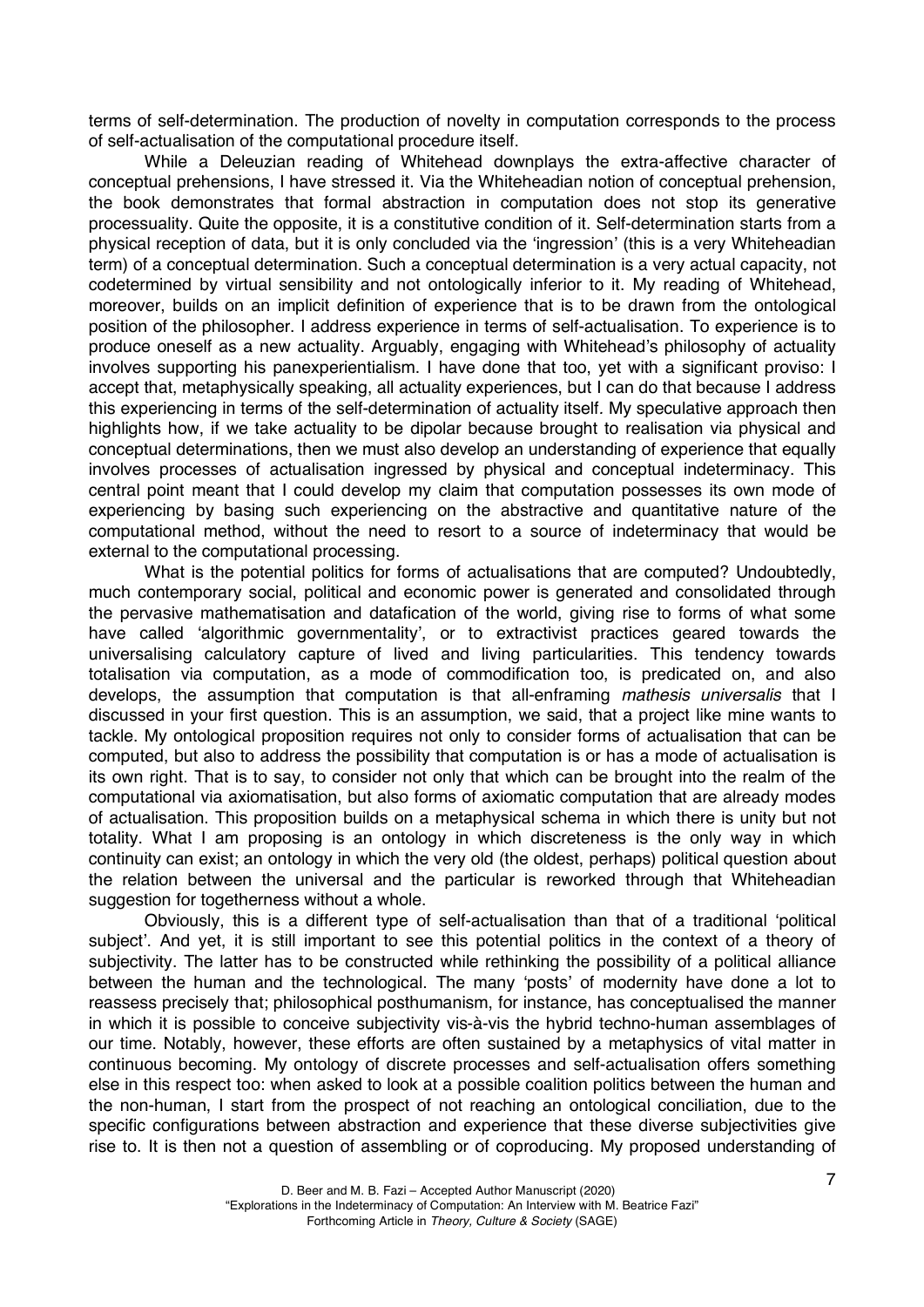self-actualisation shows that lived experience is not the only means to engage with process. Strikingly, becoming and computing can go together, even without a vitalist transduction, if we allow for the possibility of a relationality without a whole, or without that common denominator that the virtual is believed to be.

*DB*: Your discussion of 'computational idealism' was really striking. You build this in a focused chapter in the book, but it then crops up throughout the discussion of abstraction. This got me wondering about where these ideals emerge from, who uses them and to what ends these ideals are geared. I see that determinism is one of the features you associate with it.

*MBF*: *Contingent Computation* focuses on the logico-quantitative character of computing, yet this attention does not imply looking at computation as if it was disengaged or detached from reality. The book refuses digital Platonism, which makes abstraction a means of onto-epistemological transcendence. I construct an aesthetics of discreteness that aims to speak of the abstractive operations of computational systems. Of course, other aesthetics of discreteness are possible; an aesthetics of 'algorithmic necessity', underpinned by what I call a 'computational idealism' that focuses precisely on such onto-epistemological transcendence, is one of these other possibilities. I address this in a dedicated chapter where I assess positions in technoculture and technoscience that I characterise as idealist because they approach computational structures and procedures as if these were a priori forms of intelligibility. I further that analysis of computational idealism throughout the part of the book that considers directly abstraction because that idealist approach to digital technology puts forth a specific understanding of the abstract that I intend to dismantle. According to this computationally idealist view that I object to, the abstract amounts to the eternal and universal status of logico-mathematical perfection, which in turn signposts a more fundamental type of reality than that which can be accessed through sensation.

Abstraction, then, is believed to be central to formalisation precisely because the formal can direct the empirical while remaining indifferent to phenomenal change. This is a top-down schema that freezes abstraction and experience into a relation of transcendence. It is transcendence that allows for the generality and comprehensiveness of logico-mathematical sciences, and it is transcendence that is trusted whenever society puts its faith in an algorithmic rationality that is believed to never be wrong. Aesthetically speaking (and following a more conventional elaboration of aesthetics than the one proposed in the book)*,* the same transcendence underpins the alleged beauty, simplicity, harmony and elegance of those logicomathematical sciences to which computing is said to be ancillary. Transcendence, then, highlights that equivalence between logical truth and aesthetic value that programming cultures, for instance, celebrate whenever they look for the shortest and most elegant script, or which the formal and natural sciences pursue when praising the possibility of a 'theory of everything' as revealing a fundamentally 'beautiful' universe. These are attitudes that draw on a long tradition of aestheticisation of mathematics. And these are approaches that I understand as putting logic at the heart of aesthetics. *Contingent Computation*, however, starts from the opposite position: it puts aesthetics at the heart of logic. The book shows that computational logos is already aesthetic. Aesthetics concerns the conditions of real experience, and these conditions are about sensibility and intelligibility.

To continue answering your question, yes, determinism is one of the features that I associate with computational idealism, although this association is not exclusive and needs to be explained. My critique of computational idealism is developed in tandem with a reconceptualisation of the determinist character of computing. I want to think processuality and axiomatic formalism together; this brings me to criticise those 'forms without process' that underwrite computational idealism. However, I can demonstrate that computational axiomatics is complex and dynamic only if I have also shown that the systematisation of reality via a simple method of abstraction (an endeavour that, I said this while addressing your first question, I call 'metacomputation') cannot be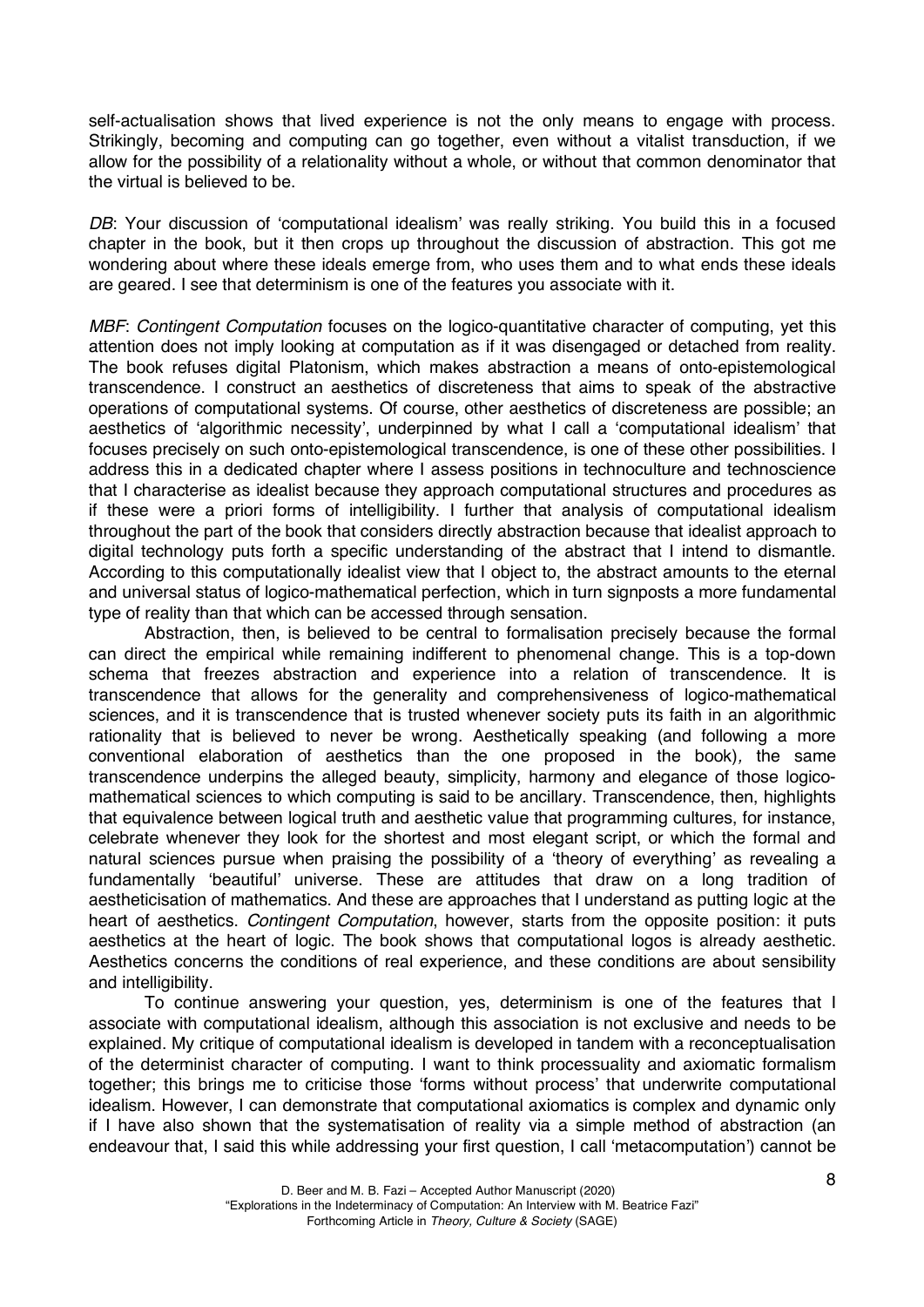accomplished. My dismantling of ideas of 'aesthetic computing' that promote the aestheticisation of idealised formal simplicities over the complexity of actual processes of formal discretisation is geared toward providing such evidence. This also explains why I address computational idealism together with the onto-epistemological principle that underpins it, which I call 'Universal Computation'. I consider a philosophical lineage that marries idealism with the universalising Leibnizian project of *mathesis universalis*. Universal Computation is a 20th-century reworking of such a rationalist endeavour, in which the apriority of logico-mathematical formalisation remains key, for it is meant to account for a horizon of total (universal, indeed) operativity. Philosophically, idealism of the Platonic kind can again be seen as a reference point here, insofar as this is a realist yet transcendent ontology of the universal. Wanting to dismantle or surpass traditional aesthetic ideals of beauty, simplicity, elegance and harmony in computing means, then, on the one hand, acknowledging that the pre-programmed and determinist character of computation fits with the idealist scenario that aesthetic computing thrives upon. On the other hand, however, the proposed critique of computational idealism must also engage with such determinism directly, to see whether this can be understood outside of the orthodox terms of a project for universalising totality.

DB: Your analysis moves in its later stages toward limits and potential. This seemed like an important step for capturing the liminality of computation. How do limits and potential work together? Do limits create potential or just constrain it? How does potential in computation facilitate the breaching of limits?

*MBF*: Yes, the book argues that computation's limits should be considered alongside its potential. *Contingent Computation* engages with the logico-quantitative specificity of digital computers and with the axiomatic character of these technologies. I place the formalisation of the notion of computability within the larger debate about the limits of formal reasoning so as to study the constraints of computational axiomatics. That formal axiomatic systems are always limited because incomplete is something that has been famously demonstrated by the logician Kurt Gödel. In 1931, Gödel's incompleteness theorems showed the existence of statements that are true when viewed from outside a given system, but the provability of which cannot be deduced inside the formal axiomatic system in question. This moment in the history of formal reasoning points to another foundational moment in the history of computing, when the mathematician Alan Turing demonstrated that some functions are incomputable. Drawing on Gödel's incompleteness theorems, Turing wanted to find a mechanical and formally expressed process that could set the standard for deductive procedures. This attempt, published in the 1936 paper 'On Computable Numbers, with an Application to the *Entscheidungsproblem*', phrased the computational method in terms of an algorithm capable of solving a problem in a finite number of sequential steps. What Turing discovered, however, is the existence of problems that cannot be solved via finite algorithmic means.

Traditionally, incompleteness and incomputability have been used as evidence of the pitfalls and failures of formal axiomatic systems. On my philosophical reading, however, the incomplete and the incomputable become a mark of computation's ontological potential for selfactualisation. In proposing this, I build on the onto-aesthetic view that takes indeterminacy to be central to the production of novelty. Having found another indeterminacy within computational formalisation, I can also argue for another potentiality in the ontology of computing. Just like the indeterminacy of computation is different from the indetermination of life, of living systems and of lived experience, so the potential of the computational procedure is to be found in the latter's logico-mathematical specificity. Incompleteness and incomputability are negative results that can be mobilised to dismantle the metacomputational project. The setback of metacomputation becomes the positive outcome upon which the book constructs another ontology for the actuality of computation. The limits of computation thus do not strictly create or constrain computation's potential: they are its potential. This potential, in turn, is not about breaching limits. What I am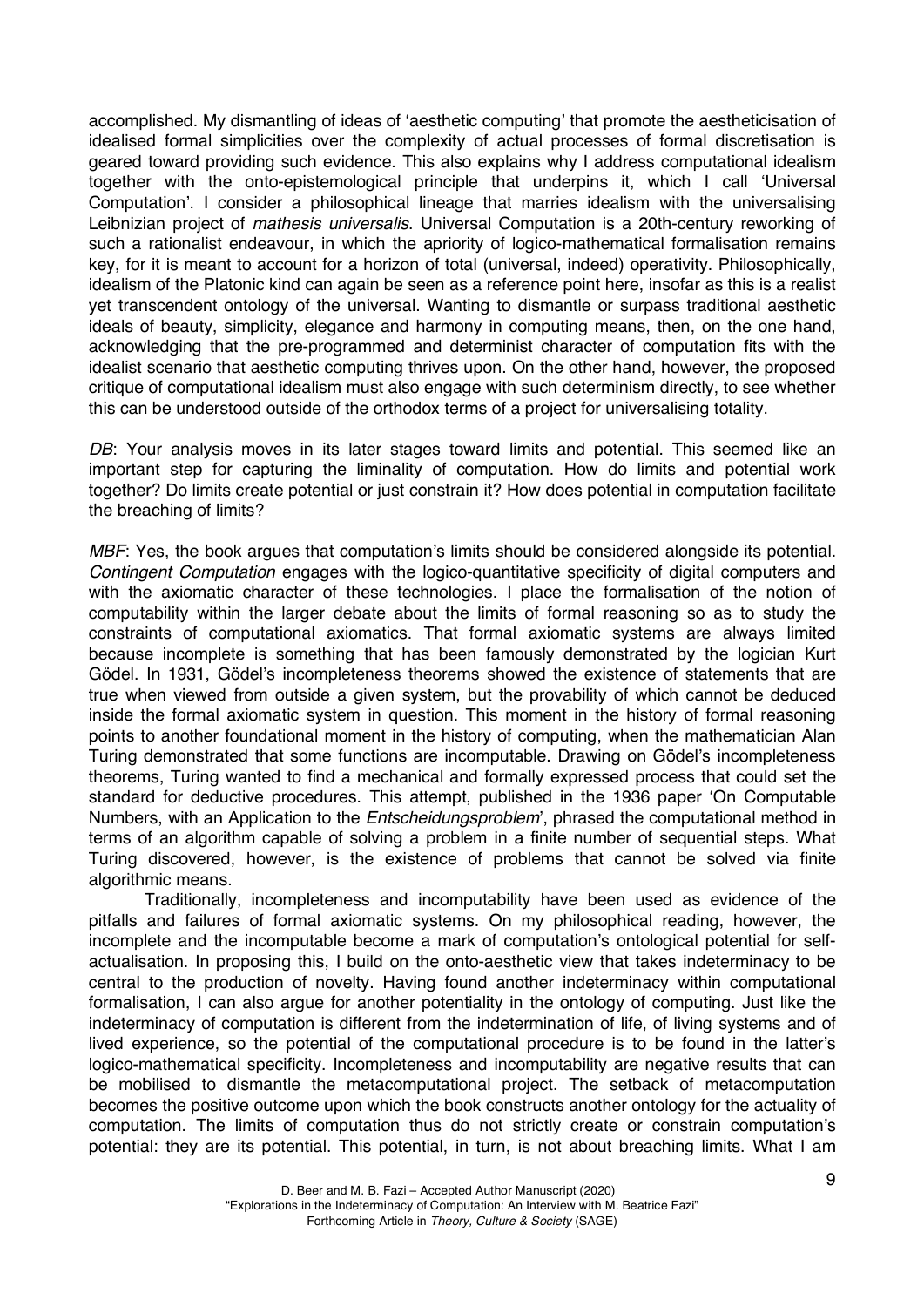describing is not the computing machine doing something that it is not supposed to do. This is not about accidents or glitches; equally, this is not about chance. So, although we are talking about the limits of the computational, I do not characterise the latter as 'liminal' in the sense in which this term is largely used. The incompleteness of axiomatics and the existence of the incomputable do not push computing at the threshold, margins or in the in-between of more or less stable phases. This indeterminacy is not a mid-phase for computer science, and these limits are not temporary precarities either.

*Contingent Computation* understands computational operations as processes of selfdetermination. This computational self-determination calls for another type of ontology: a generative space outside of the energetic and the intensive, and in fact internal to what is informational and extensive. I can return here to a point we have already touched upon in this interview: how I object to ontological virtualisations of digital computation. It is important to repeat that vis-à-vis the book's examination of a potentiality that is specific to the capacity of discrete computational processes to actualise themselves. The task of establishing an aesthetics of contingent computation is that of investigating computation's potential for self-actualisation. Such potential of the discrete computational procedure can vouch for computation's aesthetic validity because it confirms its generative capacity. This generative capacity, I want to add, can be described with that beautiful Whiteheadian expression that calls for the 'internal adventure of becoming' – where becoming belongs not to a continuous whole but to discrete parts. This is not the becoming of the virtual continuum then, but neither is the becoming described by computational empiricism, for which computational 'facts with no thought' are connected and endowed with the possibility of variation only thanks to an external source of reception that collects and represents them as phenomena. Via this philosophical study of the potentiality of computation, I am addressing change as an internal principle of dynamic eventuation. Deleuze's virtuality is arguably such an internal principle in and for affective ontologies; since the virtual excludes computation's logico-quantitative specificity from the conditions of real experience, however, virtuality cannot be the potentiality of computing. Whitehead's ontological schema is, once again, more suitable than Deleuze's for the way Whitehead distinguishes, and yet relates, the sensible and the intelligible, assigning to them different potentialities to describe how actuality is constituted by and via its internal relations.

Whitehead calls actuality a decision amid potentiality. An actual occasion's prehensive activity is, for Whitehead, this deciding, and just as there are two types of prehensions (physical and conceptual), so there are two types of potentiality, 'real' and 'pure'. Real potentiality is actuality's potential to create new actualities beyond what already exists. Through physical prehensions, actual occasions from the past become the data that enter and inform the constitution of a future actual occasion. Self-actualisation, however, is never concluded without a conceptual determination too. We discussed conceptual prehensions already. I need to add now that actuality also determines itself in relation to the pure indeterminacy of unknown idealities (what Whitehead calls 'eternal objects') that are to be conceptually prehended. In a parallel way, the book argues that, alongside the 'real potentiality' of what I describe as computational actual occasions, the computational process includes the 'pure potential' of the incomputable. *Contingent Computation* thus stresses computation's logical relation with an indeterminacy that corresponds to the evaluation of a pure possibility – that of incomputability. This philosophical reading of the incomputable as the pure potential of computation is a speculative reworking of Turing's result, and is meant to prompt a philosophical reconsideration of the pre-programmed character of computing: the computational process has this internal real and pure potential for self-actualisation precisely by virtue of the fact that it does what it is supposed to do. To say this in the vocabulary of the book, a computational actual occasion has an 'end', both in terms of an aim and a completion. This end is its self-production. My proposed philosophical investigation of the limits and potential of computation thus affords one of the book's key ontological contentions: the reliance of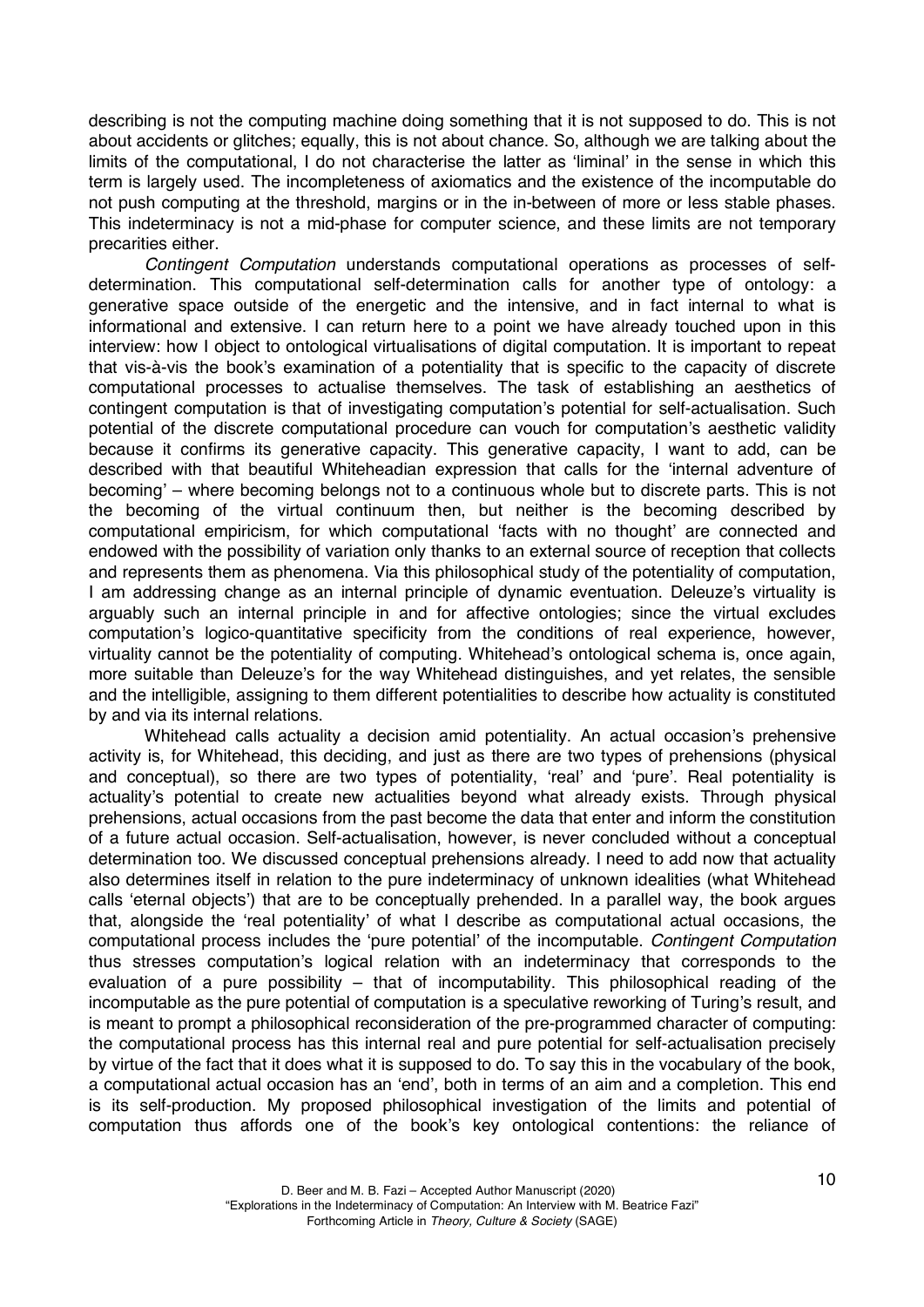computational systems on pre-programmed rules does not prevent, but in fact enables, the generation of novelty.

DB: As vou raise it in a dedicated chapter, and given the current circumstances, I have to ask about 'factuality'. Are these forms of computation somehow changing or redefining conceptions of objectivity and subjectivity? What does this mean for how computation and changes in computation impact on what is seen to be a fact?

*MBF*: Actuality is not factuality – not, at least, in the sense of 'brute' and 'bare' factuality that Whitehead criticised. This critique should be read together with Whitehead's suspicion towards what he called 'scientific materialism' (i.e. positivism), and it links back to his negative assessment of Hume's empiricism. Just like the latter, the positivist epistemologies of scientific materialism associate a stream of perceived facts, external to the subject who perceives them, with those impressions and ideas that the same subject has when interpreting those facts. Positivism celebrates data as actualities. For Whitehead, however, data do not give us the actual, but only quantifiable records of it. Whitehead warned against the 'fallacy of misplaced concreteness': data are an abstraction from the immediacy of experience. To use a contemporary vocabulary: there is no such thing as 'raw data'. Yet Whitehead's point is not a socio-constructivist argument about data as artefacts; his is rather an onto-epistemological constructivism that stresses how experience always abstracts. There is no such thing as non-abstractive access to facts.

*Contingent Computation* addresses the manner in which factuality is conceived within computing, especially in those life-oriented, matter-oriented alternative paradigms underpinning computational empiricism, which understands actuality in terms of a concatenation of value-free sense-data. Building on Whitehead's argument, I emphasise how these data entering unconventional, natural and non-classical computation are not actuality per se but measurable records of it. I then address emergentism (that is, the belief in, or the theory of, emergence) as the ontology that subtends these approaches. Alternative computing's fascination with emergentism has to do with the behavioural unpredictability that the notion of emergence describes. Significantly, emergentism focuses on explanatory frameworks that arise from the observation and simulation of those real-world systems from which alternative computing induces new methodologies of information processing. Contingency, however, is understood in terms of the chance occurrences of the physical world, and possibilities for computational complexity and dynamism are consequently modelled upon those of the empirical plane of factuality.

In the book, I argue that emergentism ontologises computation as a 'fact with no thought'. This is an expression that I formulate to denote the naturalisation of computation into an empirical phenomenon. You ask me whether computation influences how we can comprehend factuality. It is on this understanding of computation as a 'fact with no thought' that I need to linger in order to answer that question. What I describe as computational empiricism demotes experience to a collection of empty facts in search of an external principle of interpretation, thus situating the mental valuation of this factuality outside of the constitution of the fact itself. This has consequences. Let us consider, for example, how we live in 'hyper-positivist' times, with many contemporary techno-practices supporting an understanding of science as a quantifiably objective process of numerical standardisation. The humanities, as a set of disciplines but also as a sociopolitical project, are asked to comply with this view. Digital methods are then often acritically invoked to provide a fictional 'view from nowhere'. Of course, the pitfalls of this a-perspectival understanding of objectivity have been highlighted abundantly. In this respect, it is important to note that the 'facts with no thought' of 21st-century data societies threaten not only humanities disciplines but everything that falls under the remit of theory and speculation (and thus part of the hard sciences too), for instance in the name of computational instruments that could replace hermeneutics, or even the scientific method, with pattern recognition.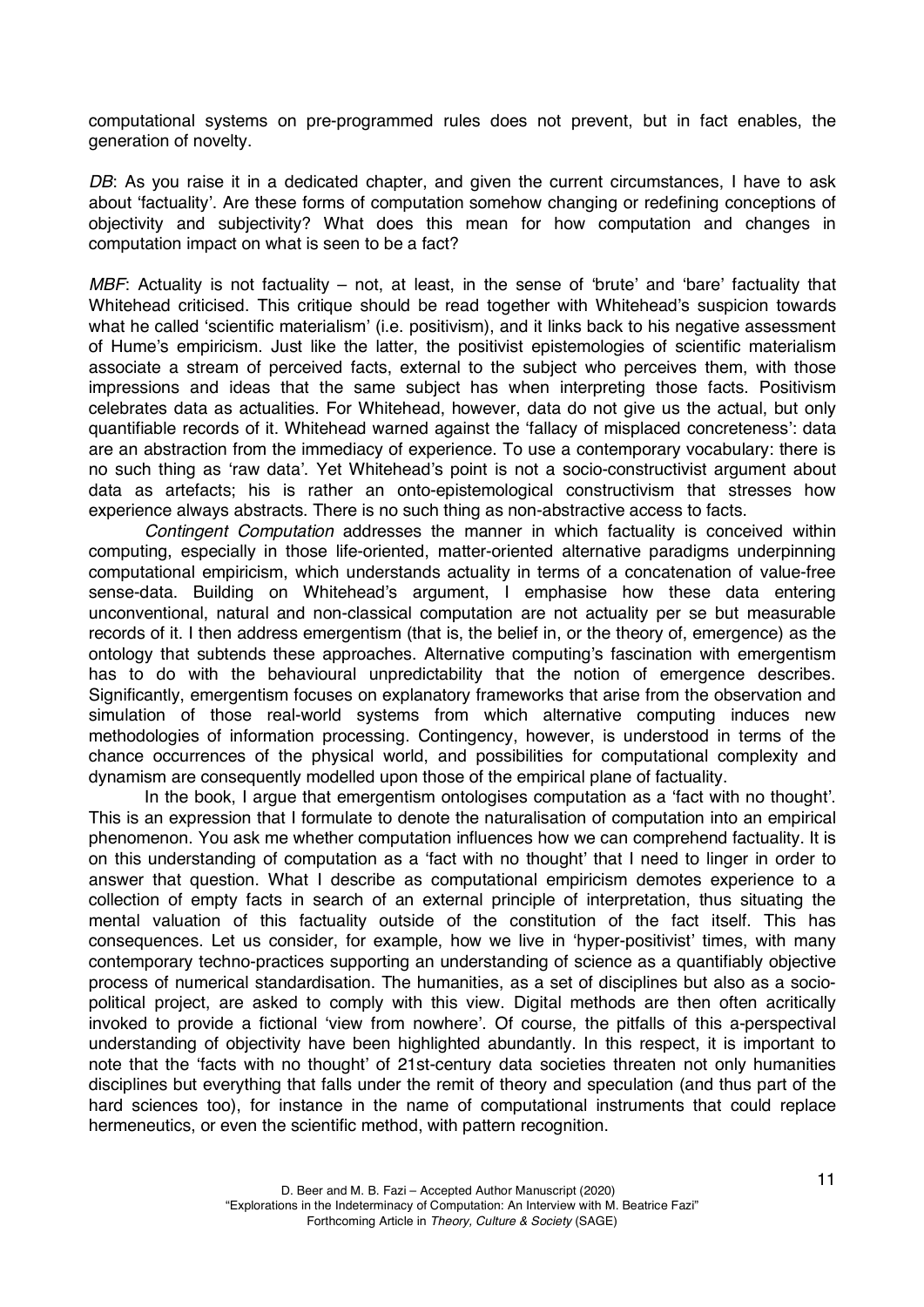Speaking still in terms of disciplines, it is worth noting how critical theory has done much to resist positivism's focus on bare factuality, dismantling assumptions that data can speak for themselves. *Contingent Computation* endorses those critiques of instrumentality; my conceptualisation of contingency in computation, for example, shows that axioms cannot explain away everything, as they cannot even explain themselves. And yet, my approach also differs from traditional critical theory's evaluations of algorithmic rationality. This is because I do not accept its equating computation's logico-quantitative specificity with that reductionist enterprise that much cognitivism – and cognitive capitalism too – wants computation to be. Determining the role of factuality in relation to the actuality of computation is thus part of my speculative effort to rethink the limits of computation alongside its potentiality. The Whiteheadian analysis of the interrelation of facts and forms is crucial precisely when considering such a potentiality. By 'forms' here I do not mean the a priori transcendent entities of computational idealism. Forms, in my proposed philosophy of computational actuality, are rather 'forms of process': again, this has to be interpreted in a Whiteheadian sense, which highlights the internal constitution of actuality via a conceptual labour with the indeterminate, thus pointing to a structure of actualisation that is specific to the process of determination itself.

Addressing such interrelation of factual existence and schemas of abstraction helps me to overcome the impasse between the qualitative and the quantitative in computational culture, but also that between a symbolic order and a lived one upon which postmodernity has been stuck. Highlighting such interrelation, however, is also important in relation to those 'current circumstances' that you mention – and I believe that you are referring there to urgent debates about fake news and a post-truth society. A philosophy of actuality of the kind that I propose never tires of affirming the importance of theoretical work against declarations of its death or inutility. In my proposed view, abstracting is not leaving the world for ivory towers; on the contrary, abstraction is how we enter the world and construct it in terms of its actuality. Finally, refusing to assign to abstraction the status of mind-dependent representations of a mind-independent world, as Whitehead teaches us to do, is a means of defence against many cheap relativisms that aliment current practices of disinformation.

*DB*: To close, perhaps you could say what you think are the next crucial developments in theorising computation. And also, what are you looking to focus your work on now that the book is complete?

*MBF*: Future theorisations of computation must address the latest developments in automation and respond to the upsurge of interest in artificial intelligence. This renewed attention to the computational invests society, culture and the economy, just like the applications and implications of such technologies do. We are at a crucial moment in the conceptualisation of computational systems. Until relatively recently, a large part of 'new media' events and situations were still addressed through the tropes of communications studies; today, however, words such as 'algorithms' and 'AI' have much currency. It is crucial to see what responses philosophical inquiries can offer to our present and future techno-condition; even more critical is to see whether the humanities, at large, decide to engage at all. Finally, this is a key moment for media theory too – a field of study that is still in the making and whose historical and conceptual rapport to computing is complicated but rewarding.

In this evolving scenario, the issue of computational indeterminacy is more and more relevant. Let us consider a trending topic such as machine learning. This expression denotes a set of computer programs that are said to 'learn' because they can 'teach' themselves to change their own instructions if exposed to large amounts of data. When reflecting on the current hype around machine learning technologies, I am inclined to frame these techniques as part of that computational empiricism that I assess critically in the book. This supposedly 'new way of doing AI' draws from old cybernetic ideas, such as those developed under the connectionist approach –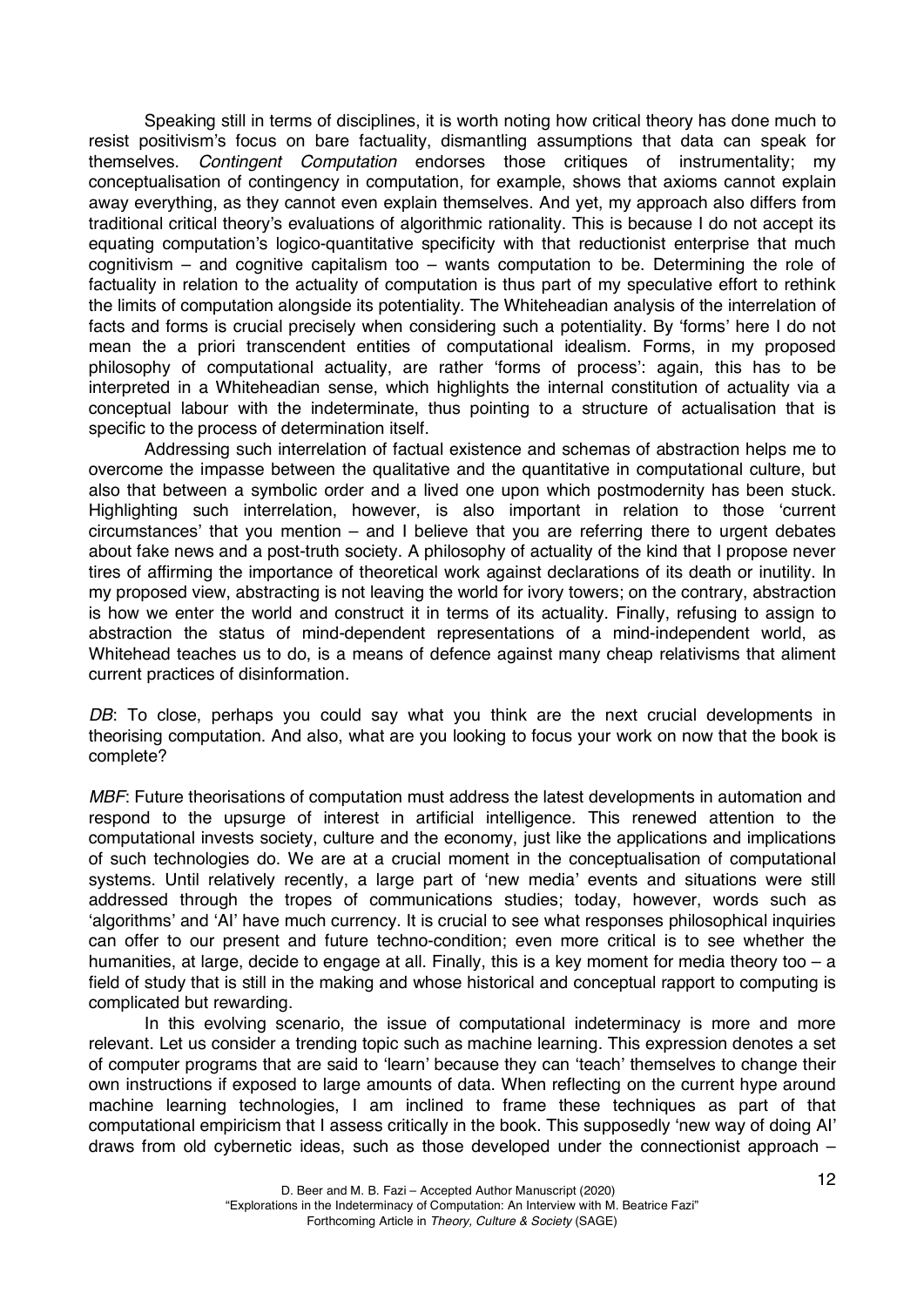neural networks, for instance, being the prototypical technology of connectionism, and aiming to build computational systems that are inspired by the brain and the way in which this can adapt and act vis-à-vis empirical change. Having said this, I am nonetheless keen not to dismiss this growing interest in the computational elaboration of real-world indeterminacy. We should obviously resist a promotional rhetoric that neglects the histories of these technologies. However, there remains an important sense in which these AI techniques are effectively proposing something different, not least in their further destabilisation of the already moving ground between autonomy and automation.

At present, I am investigating what I call the 'autonomy of automation' to develop a theoretical approach that considers computational agents no longer in terms of extensions or enhancements of human cognitive faculties. The speculative hypothesis that guides my latest research pertains to the possibility of challenging what I define as the 'simulative paradigm', which has been looming over computational culture since Alan Turing's 1950 proposal of an 'imitation game' as the benchmark of success for thinking machines*.* I approach this possibility from an ontological and epistemological standpoint. I consider questions about 'being' together with questions about 'knowledge', and vice versa. I talk of onto-epistemology, however, also because I want to stress that, while we are investigating what computation is and what computations does (that is, its ontology) we are also addressing thought, what thinking is and what thinking does. The question of thought is an issue that the computational turn in the 20th century, and the amplification of that turn in the current millennium, have brought to the fore again. For instance, asking whether computation can create or generate anything new, as I did in *Contingent Computation*, involves defining creation and creativity in relation to the eventuation of a new mode of thought into the world; this eventuation implies the actualisation of systems of knowledge that in turn concern structural relations with a reality that happens to be other from (or alien to) previously established epistemic processes, and their related ontologies.

*Contingent Computation* aimed to rework the relation between contemporary automated systems of calculation and intelligibility. Deleuze, I argued, opened up the prospect of resolving the question of what thought is through aesthetics. My focus on computational systems, and on the explicit axiomatic character thereof, however, brought me to become unconvinced with the Deleuzian flattening down, via immanence, of thought onto sensation. By drawing on Whitehead's ontological schema, *Contingent Computation* radicalised Deleuze's aestheticisation of thought so as to examine that which Deleuze would not have considered to be either aesthetic or a legitimate form of thought, i.e. computational processing, and thus theorise computation's own conceptual capacity. Aesthetics has been the speculative means through which I proved that the undeniable abstractive activity of computation can be addressed beyond the old, yet still powerful, cognitivism that permeates the field of computing, while still considering the formal and quantitative specificity of computation. I am now developing these lines of inquiry into new projects that further my philosophical investigation of what computation and thought respectively are, or together can be.

While studying the aesthetic in computation, I learned that it is necessary to maintain a theoretical focus on intelligibility. I am now expanding this insight into the study of epistemic mechanisations. *Contingent Computation* has challenged conceptions of the computational as a calculatory depiction of the world. My critique of the representationalism of computing, however, is not an attack on representation per se; as we saw, it has to be understood as a critique of metacomputational assumptions. The speculative challenge becomes now that of thinking representation qua abstraction and conceptualisation, and to assess how these operate within the epistemic remit of computation. If *Contingent Computation* showed that computational logos is already aesthetic, I am now focusing on how computational logos is not only aesthetic. In my newest work, the question becomes explicitly epistemological (or onto-epistemological): I am addressing algorithmic procedures and structures that break with old 'images of thought' (to use, one last time, a Deleuzian expression) but also produce new images of what thought processes can be – images that can be independent from human access and only significant to those